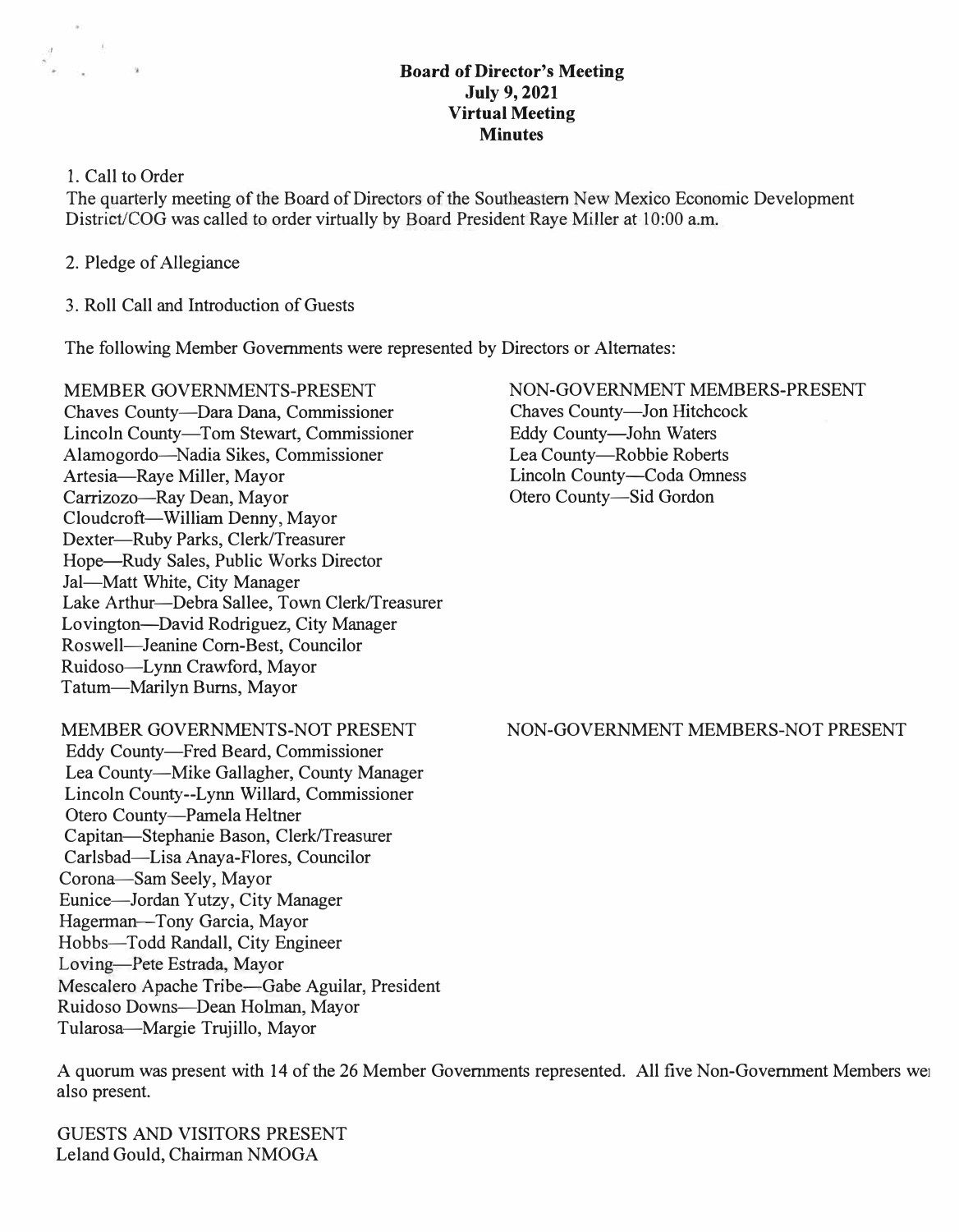$D_{\tilde{x}}$ . Michael Patrick Terry Haley Meredith Hildreth Judy Stubbs, Councilor Tiffany Roth Lisa Dunlap, Roswell Daily Record Jon Cronk, Lincoln County

SNMEDD/COG STAFF PRESENT Dora Batista, Executive Director Mary Ann Burr, SERPTO Program Manager Pansy Moffitt, Office/Finance Administrator Paul Pappas, Project Coordinator Kristina Casaus, Administrative Assistant Hubert Quintana, Consultant Debi Lee, EDA CARES ACT Consultant

- 4. Approve Virtual Meeting Agenda for July 9, 2021: Matt White made a motion to approve the agenda and Sidney Gordon seconded. Motion carried.
- 5. Approve Minutes of July 9, 2021:

Mayor Miller pointed out two typing errors on page 10. These items have been corrected. Marilyn Burns made a motion to approve minutes seconded by Nadia Sikes. Motion carried.

## 6. Program:

- 1) New Mexico Oil and Gas Association-Leland Gould, Chairman of the NM Oil and Gas Association
- 2) Dr. Michael Patrick, NMSU—Community Resource & Economic Development Specialist

Ms. Batista introduced Mr. Leland Gould, Chairman of the Board of the New Mexico Oil and Gas Association and stated that. Mr. Gould was previously the Director of Governmental and Public Affairs at Marathon Petroleum, Tesoro, Andeavor, and Western Refining. He was responsible for overseeing governmental and public affairs in New Mexico, Texas, Minnesota Arizona, and Virginia. Prior to the acquisition of Giant Industries by Western Refining, Incorporated, he was the Executive Vice President, overseeing Giant's Retail Group, along with corporate and governmental affairs, including Giants Real Estate Division.

Mr. Gould has served as the president of the Heart Gallery of the New Mexico Foundation, President of New Mexico Amigos, New Mexico's Official Goodwill Ambassadors, Vice Chairman of the President's Children's Ear Institute, and on the boards of the West Petroleum Marketers Association Board, and New Mexico Petroleum Marketers Association.

In 2009, He was appointed by the Governor of New Mexico to serve on the Environmental Improvement Board.

He is a native of New Mexico, he resides in Albuquerque, with his wife former State Senator Candace Gould.

Mr. Gould stated that the good news is that the oil and gas industry is starting to produce \$2.8 billion revenues for the New Mexico state budget. This includes \$1.4 billion for education (this does not include the royalties that are paid to the permanent fund) and \$1.5 billion from federal lands. Between New Mexico and Wyoming., we probably have more federal land than most other states and it is responsible for 134,000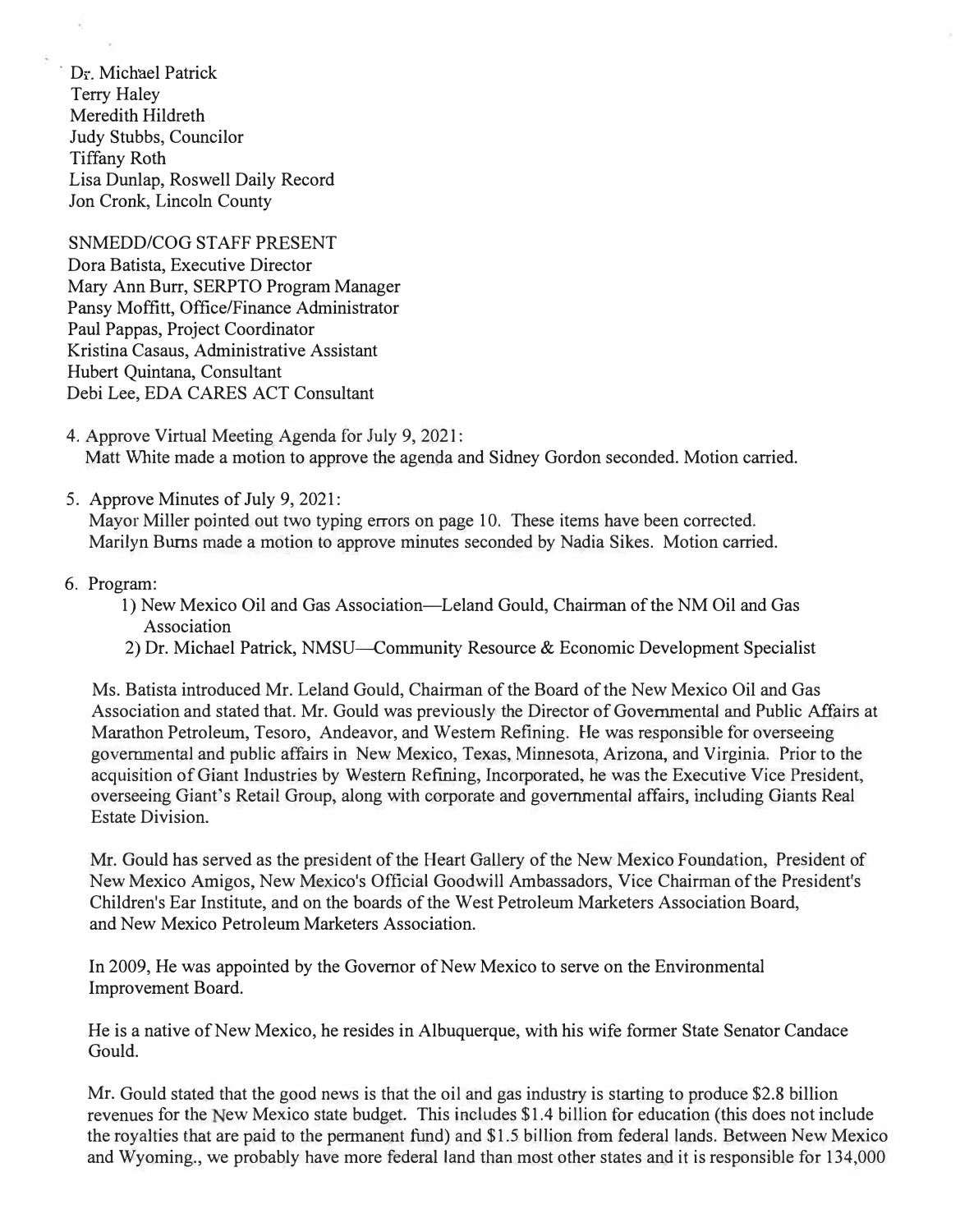iobs, direct and indirect. The total education funding provided by the oil and natural gas industry was \$163.94 billion; \$143,139 654 million was for K-12 funding and \$20,800,068 million was for higher education funding.

The revenue last year for New Mexico, ending on June the 30th, was \$2.8 billion dollars for our state budget. This is directly from the oil and gas industry. This is approximately 35% of our total budget.

Mr. Gould pointed out that before the pandemic New Mexico had 117 rigs; currently, there are 76 rigs producing record numbers for our state. The industry has done an extremely good job this last year of narrowing its focus and producing these kinds of dolJars from its existing assets.

Over\$ 41.375 million is going to Chaves County education; (\$36,320,830 K-12 funding; \$5.053,944 higher education funding; Eddy County education  $$38.601$  million  $$37,055,422$  K-12 funding, \$1,545,355 higher education funding) and Lea County education \$48.414 million; (\$46,141,525 k-12 funding; 2,272,372 higher education).

This pandemic has forced us to learn different methods for businesses in order to continue. We have had to learn how to do zoom and team meetings. We've done remote working, virtual meetings and homeschooling. All the above with social distancing. The oil and gas industry has had to do some of the same things.

Businesses have had to trim a lot of their capital investments and a lot of the spending. Most all companies went through job reductions and many businesses closed their doors for good.

The Wall Street Journal says New Mexico will be a focus of recovery securing its place at the center of U.S. oil production while companies concentrate on their richest targets. One of the reasons that we have seen a rebound in our state quicker than some other states is because of the natural assets that we bave in our part of the country.

Production is back to pre-pandemic levels. Oil production has bounced back in a big way from a March 2020 price crash with state oil and natural gas production hitting record high levels in recent months.

Federal lands are critical to our state and our state budget and to our companies that are operating in our state. New Mexico's revenue comes from 54% of oil and gas from federal lands; 53% from federal oil production; and 59% from federal gas production. The federal government owns 27 million acres in New Mexico equal to 34.7% of New Mexico. This includes conservation, national parks, outdoor recreation, economic development, energy, agriculture, and wildlife management. The latest federal actions to affect New Mexico were that the Interior halted new leases and are reviewing the federal oil and gas program; a White House issued Executive Order to address climate crisis. New Mexico was the hardest hit by the leasing freeze. A long-lasting freeze on new leasing would curb royalties and revenue that New Mexico uses to pay for schools Medicaid and public safety which could move lawmakers to consider drastic options to address lost funding.

A Federal Judge in Louisiana has been asked to overturn President Biden's ban on energies. Energy has its place and a right to utilize some of these federal lands.

When the leases were halted, they were reviewing the Federal oil and gas Program. And you also can see the White House issued Executive Orders to address climate crisis.

The Biden Administrations Ban put a larger percentage of pressure on New Mexico, than any other state, because of the revenue it receives.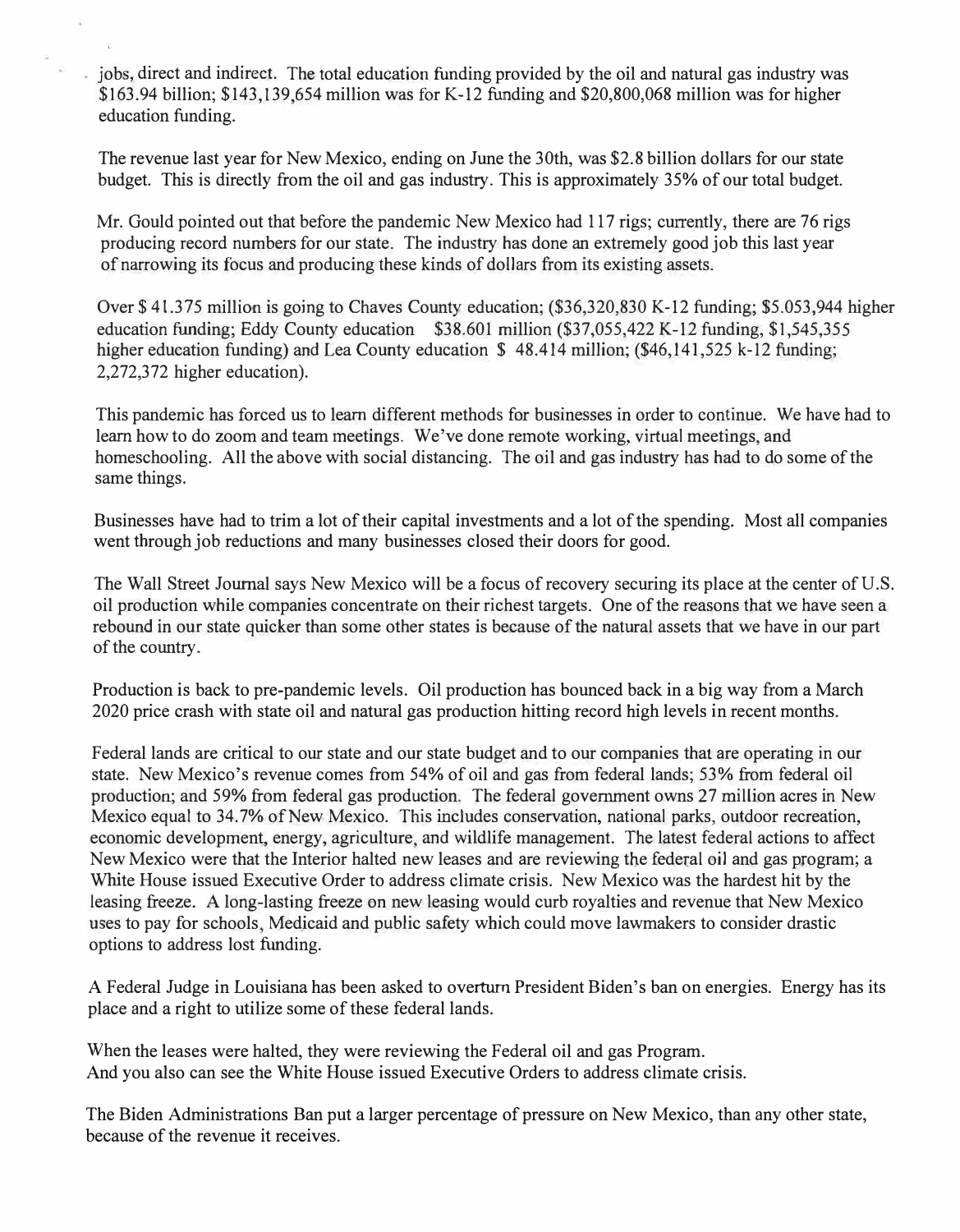The federal judge in Louisiana agreed that our industry does have the right, to utilize federal lands. It is anticipated that there will be some issues from Administration including permitting delays and other areas that will slow down and almost bring to a complete stop, drilling on federal land.

There's one point five billion at stake for the end, the revenue is at risk. There are 36,000 jobs that will be lost by 2024, over \$12 billion in lost capital projects, and \$207 billion loss in GDP over 20 years. That's just for New Mexico. It would be next to impossible to make up that kind of revenue.

The oil and gas industry is challenged quite strongly regarding new regulations that are coming out of Santa Fe, including new regulations out of Washington.

NM GOA is working on negotiating with the New Mexico Environmental Department on methane, on venting and flaring, and on ozone issues. There is a federal lawsuit regarding some leases that were acquired down in the southeast in 2017 and 2018 that Wild Earth Guardians have tried to stop. It has gone to two Courts and both Courts have agreed with BLM that those leases are valid. But for some reason, BLM is negotiating with Wild Earth Guardians and no one's at the table. If for some reason those leases are found void, the state potentially will have to pay back \$600 million to companies that acquired those leases and the feds would have to pay about \$450 to \$500 million, back to those companies. Anything that would just put in our rainy-day fund for the state, or any budget surpluses that we have will immediately be gone. Neither is industry nor the state at the table during these negotiations. There is some concern about that other are things coming back at us such as the prairie chicken, the jumping mouse, and certain plants.

The prairie chicken was a concern many, many years ago, but now, the issue is not the prairie chicken it's the habitat of the prairie chicken so we will work with the agencies to make sure that we completely comply with all regulations.

Mr. Gould encourages everyone to talk to your State Legislators. He stated that we have positive legislators in the south-east part of the state that are very supportive of the oil and gas industry.

What they identified was that no matter where you stood on climate change, facts at that time showed that every barrel that MCF produced in the United States resulted in less emissions a barrel or MCF produced in any other country around the world.

That's why for some of us domestic producers, it's so discouraging because of the fact that we see the impacts on our industry here in the United States to actually shut us down. Whereas, oil is being produced rampantly in other countries that results in far higher emissions as long as the nation continues to need at least some oil and gas for our own energy supply.

Dr. Michael Patrick, NMSU—Community Resource & Economic Development Specialist:

Dora introduced Dr. Michael Patrick a community resource and economic development specialist with the New Mexico co-operative Extension Service in the College of Agricultural Consumer and Environmental Sciences at MSU University. Doctor Patrick has extensive experience guiding local leaders, economic development professionals, businessmen/women and community residents along with the planning and implementation of community business and economic development programs.

Dr. Patrick coordinated the SET Plan about four years ago. He was hired by USDA to facilitate the focus groups and provide technical assistance.

Ms. Batista expressed how fortunate SNMEDD was to have him assisting us with our Economic Recovery Plan, because of his experience and technical expertise. He is really helping us tie loose ends together on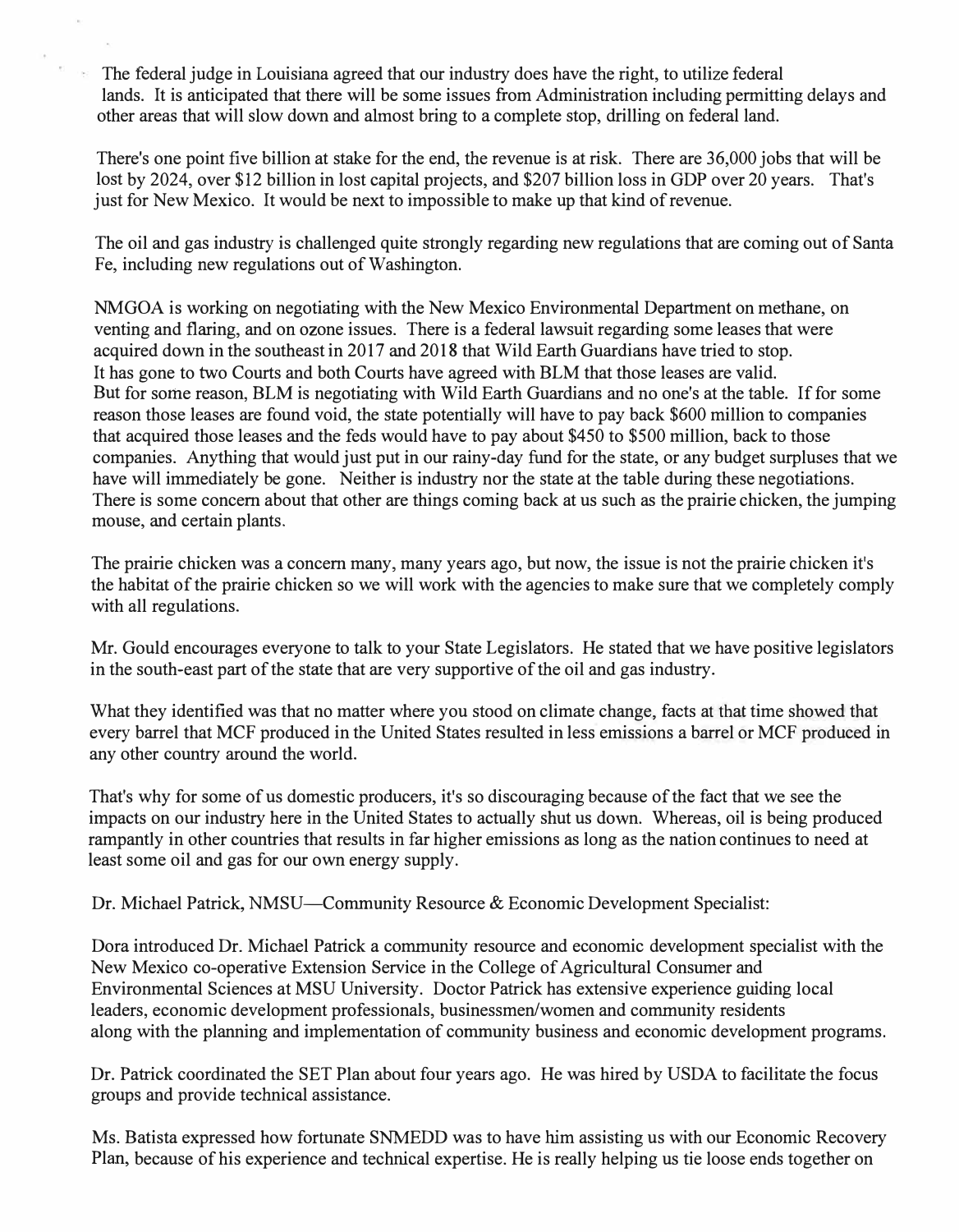this plan as we move forward. He was asked to come today and talk to the Board about some of the things that the District is doing on the economic recovery plan. Dr. Patrick was involved in the previous work in the State and was fortunate to be involved in organizing Set Regions in every county in the state of New Mexico. New Mexico is the only state in the union to have done that.

Dr. Patrick presented a report representing industries here in Southeastern New Mexico Economic Development District/Council Government region. This is symptomatic of much of what has been done in the past.

Dr. Patrick followed up on Leland Gould's positive report on New Mexico's energy sector and wanted to give additional information about the energy sector.

He presented a report "Industry Clusters, Southeastern New Mexico Region". The purpose of the report is to set the stage for some focus group discussions with industry people so that we can then add to the task of updating the CEDS and producing a complimentary report dealing with recovery and resiliency. This report is more specifically for this five-county region looking at five industries. This report has been produced by Purdue University Center for Regional Development. New Mexico State has co-operated with Purdue University over the years in developing data analysis of actuality for the New Mexico economy. Purdue has specialized over the years and collaborated with a research firm called Economic Modeling and Specialist International. Dr. Patrick stated that this analysis information is based upon a data set that EMSI has available, and it's available to, to anyone internationally, and of course, there's a fee to access it.

The five industry clusters being analyzed include: (1) agribusiness, food processing, technology, (2) transportation and logistics, (3) energy, including fossil, renewable, (4) defense and security and (5) arts entertainment, recreation of visitors have more specific information about which businesses we find, constitute these clusters. These are the five main targeted clusters in the current SETS and CEDS Plans.

The purpose of this report is to acquaint everyone with what's going on in these five industries, and specifically convene some focus group discussions in the coming months of August and perhaps September, with knowledgeable people in each of these five industry clusters. We would talk about the status of these clusters, good, bad, and the challenges they see in the coming year.

The key point is in this region and across the State that we're interested in is job creation and job growth. With that comes income and opportunities for everyone including our families, and our neighbors, and our communities. I think this is probably understandable to you. If it makes common sense, and that is, how this region and economic performance, particularly job growth, is really tied to the national economy.

When the national economy is strong it has positive spillover effects on all elements and, and the reverse is also true. When the national economy is struggling, we might feel some of that in our different clusters and sectors. This data will take into account national affects and there are two components: the industrial mix effect and a regional competitive effect.

The first national effect, as I mentioned, is just the overall health of the national economy.

Assuming that the national economy is growing, more people who work and more people have money to spend. As a result, the money that is spent is going to end up in our region, and some of it's going to come to our State. A positive national growth effect could help our regional economy and our national state economy.

Dr. Patrick's report is available by contacting SNMEDD.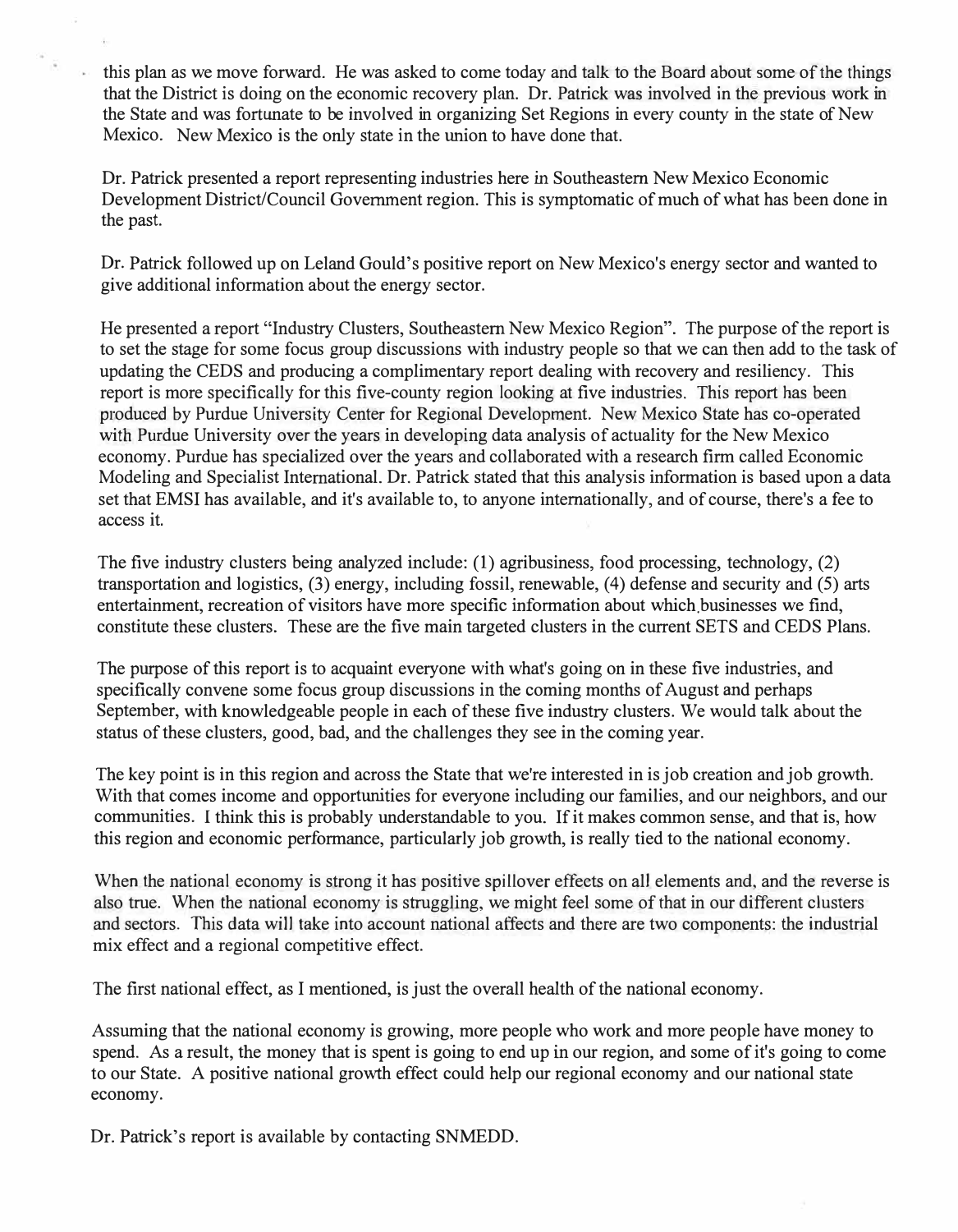Ms. Batista presented the financial report stating that we ended up about 98% of our budget. Some of the items we came up short including \$5,000 which was on contract and that is because we are finishing up in the fiscal year.

We acted as fiscal agent for a couple of our entities that did not have their audits up to date. We also are short \$12,005,79 on our grants, but the first of July we deposited close to \$13,000. Even though we did pretty good. In the unbudgeted revenue line item we had \$3,501 from the sale of the Dodge Nitro.

We had a Capital Outlay Grant that was a one-time revenue that we got from the legislators for the purchase of new vehicle.

Our expenses were a little over on advertising because we had a staff person retire, Christine Sisneros. We had to advertise in the newspaper, and Indeed and those were costly.

Communication was a little high due to the fact we had to re-wire so that we could use the conference Room for zoom meetings.

We were 65% under on vehicle debt service due to the sale of the Dodge Nitro. We used the \$3,500 from the sale to pay off one of our vehicles. We do not have any more car payments at this time. If no one has questions, we will need a motion for approval.

A motion was made to approve the financials. Marilyn Burns mad a motion and Jon Hitchcock made a second. Motion carried.

8. Review and Approve the 2021-2022 SNMEDD Operating Budget: The amounts stayed the same, except for the legislative grant. It will be about 40,000 short due to the fact that this was a one-time grant that we received for a vehicle from the legislators.

This is the last year for the \$200,000 Federal ADA Cares Act. That money was earmarked for the Economic Recovery Plan that we were asked to do. We will still have our regular EDA allotment of \$70,000.

Revenues for admin that we get from grants and member dues and the DFA appropriation of \$99,000.00 all stayed the same.

On the expense side, we stayed pretty much the same except for Salary and Wages. The difference that you're going to see is in program operations, Salary and wages.

When Christine retired, we hired someone to actually start working on these grants. The Salary Line item was increased for about \$8,200 for our grant administrator.

We then took our secretary/receptionist and moved her from \$14,000 part-time to \$28,000 full-time.

Other than Salary and Wages, there will be a slight increase in Fringe Benefits.

Matt White was concerned how losing the \$200,000 EDA money next year would affect the budget.

Dora explained that most of the money went for a consultant to write the Economic Recovery Plan and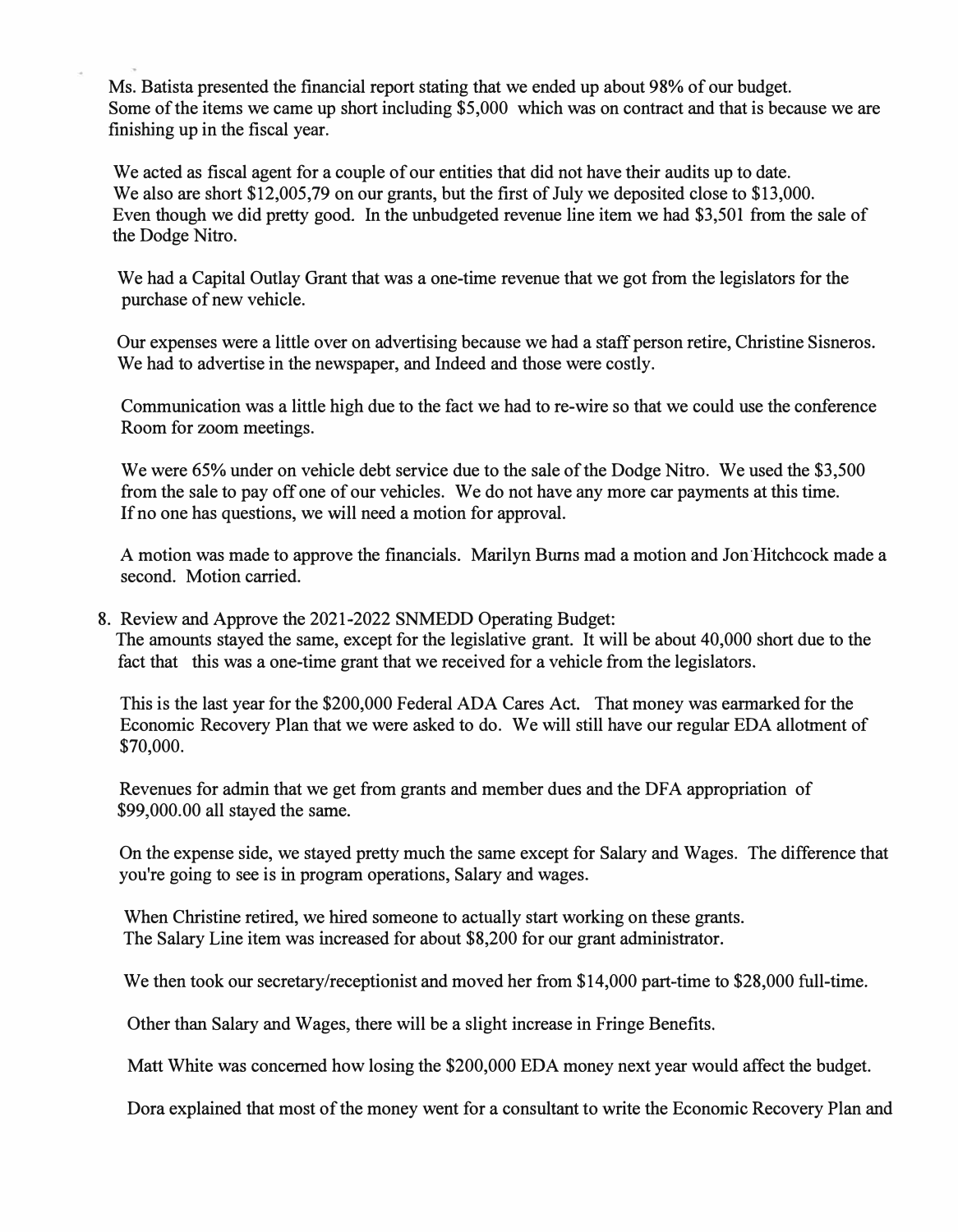Hubert's contract because we were mandated to do extra applications. It was also used to fix up the conference room such the TV, the tables, chairs, computer, and camera in order for us to have zoom meetings during the pandemic.

A motion was made by John Waters to accept the 2021-2022 operating budget and was seconded by Matt White. Motion carried.

9. Review and Adopt SNMEDD & SERTPO Annual Capital Asset Inventory and Resolution 21-01: A copy of the SNMEDD & SERTPO Annual Capital Asset Inventory and Resolution 21-01 was included in the Board packet. The Capital Asset Inventory is required by our auditor annually. SNMEDD included a newly purchased vehicle; conference room furniture, copier, and laptop/camera this year. These items excluding the vehicle, which was purchased with Capital Outlay funds, were purchased using the EDA CARES Act funds in order to comply with health and safety requirements during the 2020 pandemic.

A motion was made by Marilyn Burns to accept the Annual Capital Asset Inventory Report Resolution and was seconded by Sidney Gordon. Motion carried.

10. Review and Approve for Submittal of the FY 2021-2022 New Mexico State-Grant-In Aid Application:

This is the Certified Certification and Approval application for \$99,000 that we receive annually from DFA. We are recognized as a Regional Planning Council and our Board of Directors officially adopted the budget and we will obtain non-federal matching funds for our services equal to the amount of state funds requested. This is done through administration fees and dues. We will also submit an audit report to DFA each year.

We acknowledge that we are keeping up with our audits; we are not behind on financial reporting and that we're complying with these different responsibilities of planning district, executive orders, and that we will carry out and execute an annual work plan that was approved at our April Board meeting. We are in compliance with the system for Award Management.

This application is submitted with these minutes and work plan along with the minutes from the last meeting.

A motion was made by Lisa Flores and seconded by Jon Hitchcock. Motion carried.

11. Approve Consultant Contracts:

The two consultants are Hubert Quintana and Debi Lee. They have both done a tremendous job.

Hubert works with our legislators as well as with the EDA Recovery Act. He works on applications we have to fill out for ADA as a result of that Cares Act which is the money that will help us with the focus groups and the different meetings that we're having.

His contract actually went up during this Cares Act from \$55,000 to \$73,000 because he is doing a lot more on the EDA side, helping with the applications and following up. We are doing a lot more for EDA than just the Cares Act.

Debi's contract slightly increased from \$40,994 to \$44,544.76. Debi works so hard on all these reports that she prepares for the Board and is responsible for drafting the Recovery Plan.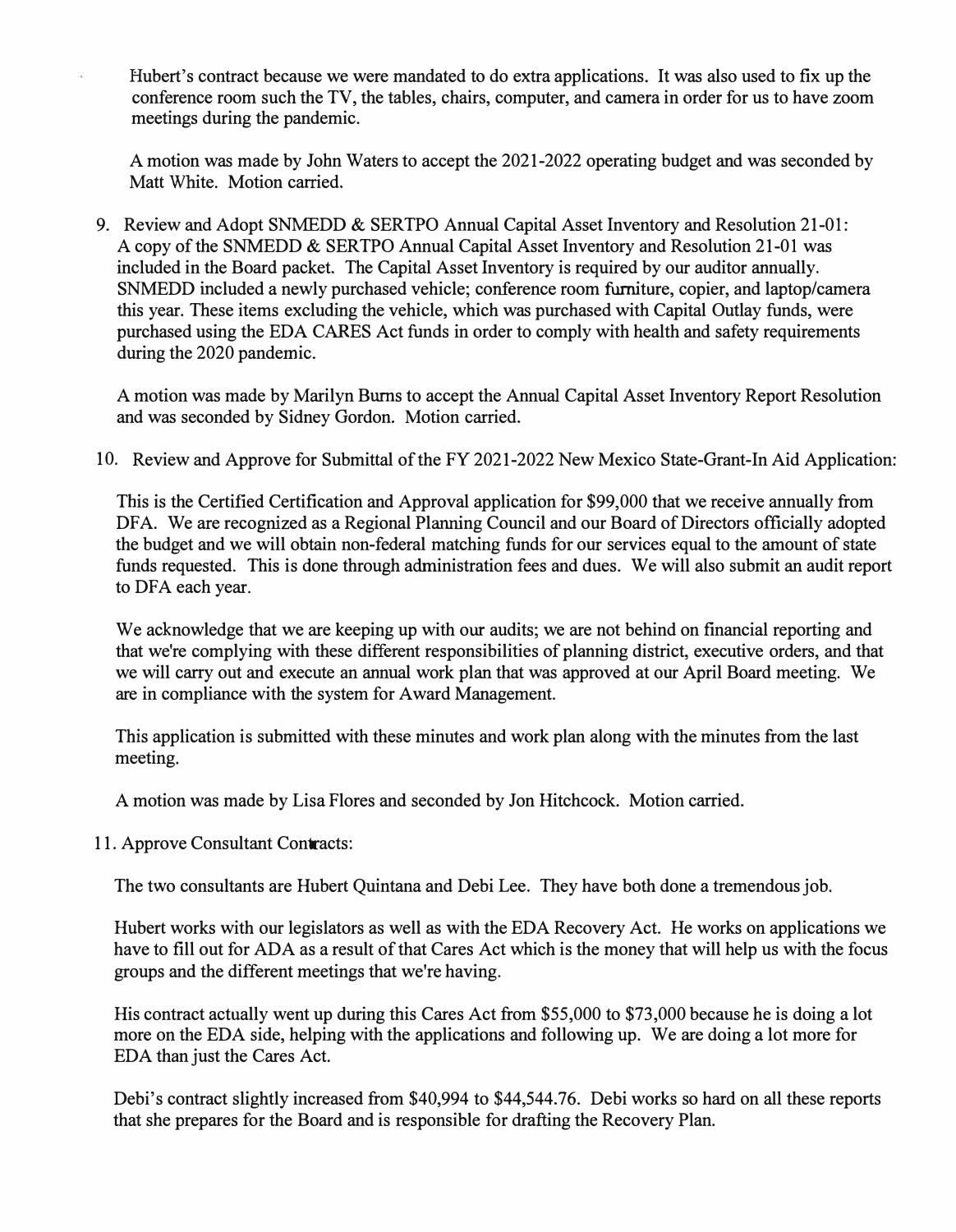That was the intent of the Cares Act money to hire consultants to help the District write the Economic Recovery Plan.

Matt White moved to approve the Consultant Contracts for Hubert Quintana and Debi Lee. Marilyn Burns seconded. Motion carried.

12. Program and Activity Reports:

 $\sim$ 

Dora Batista-District Activity Report:

The staff summary report was included in the Board packet and is the format in which we have to report to DFA.

Also, we received Colonias funding in our district in the amount of five million. The recipients include Otero County \$1,605,000, La Luz Domestic Water Association \$ \$525,000. Otis Mutual Domestic Water Association \$221,613, Town of Lake Arthur \$1,047,191; Village of Loving \$1,541,466, and Town of Carrizozo \$158,657. Two other applications were submitted but their audits were not up to date, so they did not qualify. Overall, this year the Colonias funding was \$26,667,000. Our next step with the program is to comply with readiness to proceed items by October 29th.

We continue to work on our CDBG applications.

DFA is releasing several virtual seminars. They are going to begin with the ICIP. Carmen Morin has set a date tentatively July 13, 2021.

Dora had e-mailed Carmen at DFA to see if a definite date had been set. She plans to have a series of seminars including the capital outlay process, ICIP, the senior centers ICIP, tourism, outdoor recreation, transportation projects,

Fund-It group. We will let you know when those dates are determined.

Dora also requested Ms. Morin to give us a Fiscal Recovery Funds update. We know that they have about 30 days allocate and spend that money and she would like to know if Carmen could provide a status report.

Mary Ann Burr-SERTPO: A written report was included in the Board packet.

It was a busy quarter with the Transportation Project Fund called the TPF and our June 9<sup>th</sup> SERTPO meeting, which was held at the Roswell Convention Center. SER TPO committees conducted the rankings. Overall, we had 24 applications by 15 entities and after the ranking we ended up with 20 applications that ranked number one, meaning that they were ready to procure and advertise within 30 days.

Once they were ranked, we proceeded to do any last-minute updates to the applications and on June 14, 2021, we uploaded all of the applications to the website. The process now is that an MDOT who will submit a list to the State Transportation Commission which is expected in August. Also expected is that award letters will be scheduled to go out frrst week in September and the grant agreements will go out mid-September.

Now that the TPF is behind us, we can be more active with the TAP (Transportation Alternatives Program), RTP (Recreational Trails Program) and CMAQP (Congestion, Mitigation, and Air Quality Program).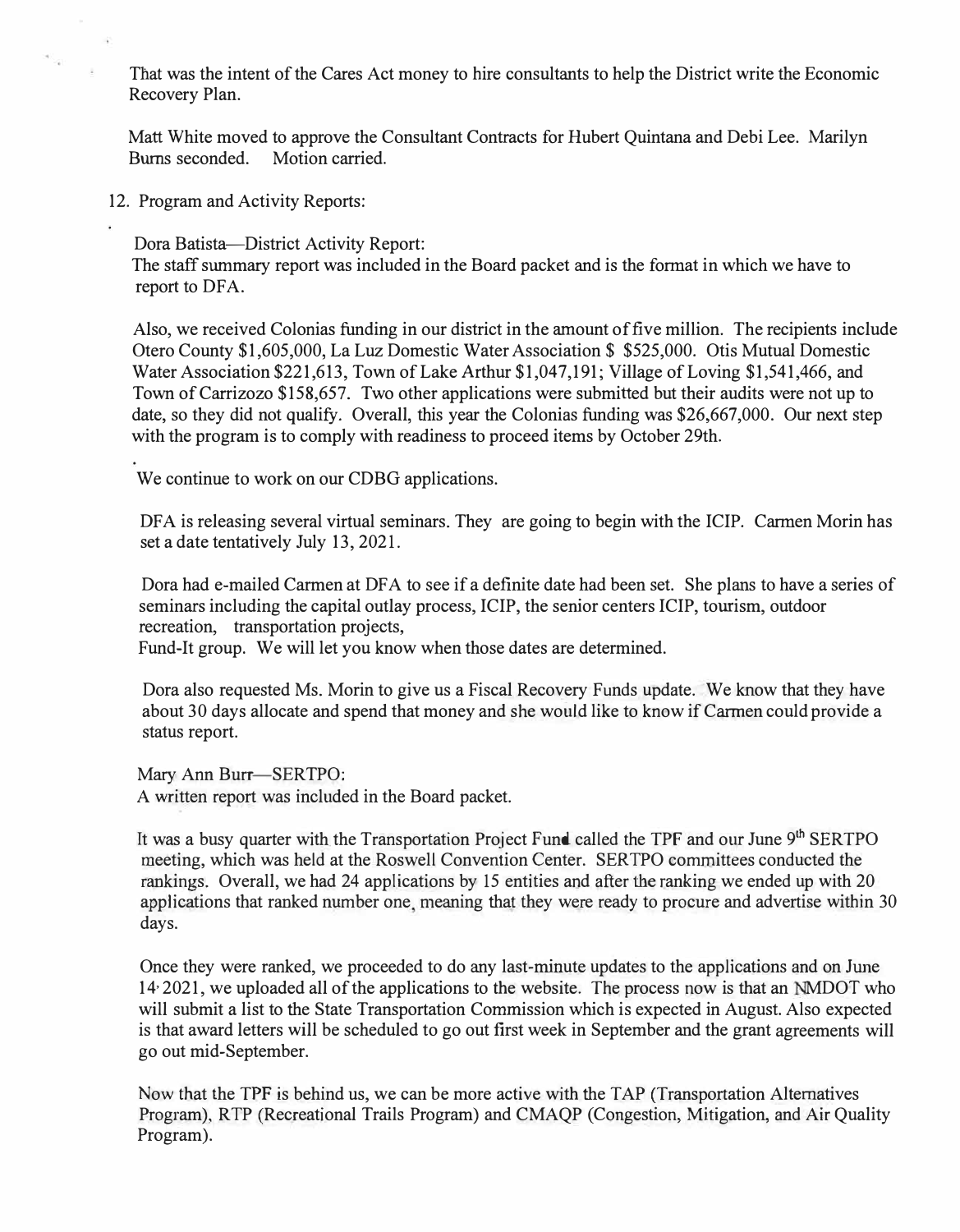- The PFS Project Feasibility Forms were turned in. We only received five overall. They are reimbursement, so that may make a big difference. We received three TAPs and two RTPs. Feasibility reviews are scheduled for the week of July 12-16, 2021.

Final applications will be due to the COG SERTPO September 15, 2021. At that time a full application packet will be uploaded. They will be due October 29, 2021 to NMDOT.

After the five applications are ranked by the TAP selection committee selections to NMDOT will be awarded in March 22,2020.

Mr. Pappas and Ms. Burr did traffic counts in Ruidoso during the month of June. Once the data is retrieved and regenerated written reports are provided by e-mail to the Village to my contact person.

CDBG Grants close outs are moving along. Lake Arthur and Loving close the week of July 12-16, 2021.

Two others that will close out in a few months would be Ruidoso Downs and Carrizozo.

There will be a RTPO quarterly meeting scheduled for August and more than likely it'll be virtual, again. There is a SERTPO meeting scheduled for September 8, 2021.

Paul Pappas-Project Coordinator:

The 2021 CDBD grants applications are due August 13th.

One of my first assignment was I went to Hobbs and conducted surveys for two potential CDBG projects.

Mr. Pappas did some training in Tularosa on a potential grant. But unfortunately, they did not qualify.

We've got some existing grants we're working on with the Lake Arthur, Eddy County and Carrizozo. The next step in the application process is to complete an environmental assessments and solicit cost from the engineers.

Hubert Quintana-Consultant Report:

Mr. Quintana has been updating our CEDS plan due next year. He has looked *up* the findings of our strengths, weaknesses, opportunities, and threats. He also looked at the SNMEDD goals and objectives from our last CEDs update. Those findings were sent to the ADCs and EDOs and were asked to give us feed back comments by either updating or crossing out things that have been accomplished. They were also asked to add new things that they think we need to address while putting our next five-year plan together.

Ms. Lee and I have also been working with the Chambers of Commerce and Main Street organizations.

An e-mail with the findings and goals, objectives, and our findings will be sent to each Board member to look over findings for your County Chaves, Eddy, Lea. Lincoln, and Otero and see what needs to be added to what needs to be deleted.

This is one of the EDA requirements for our basic grant.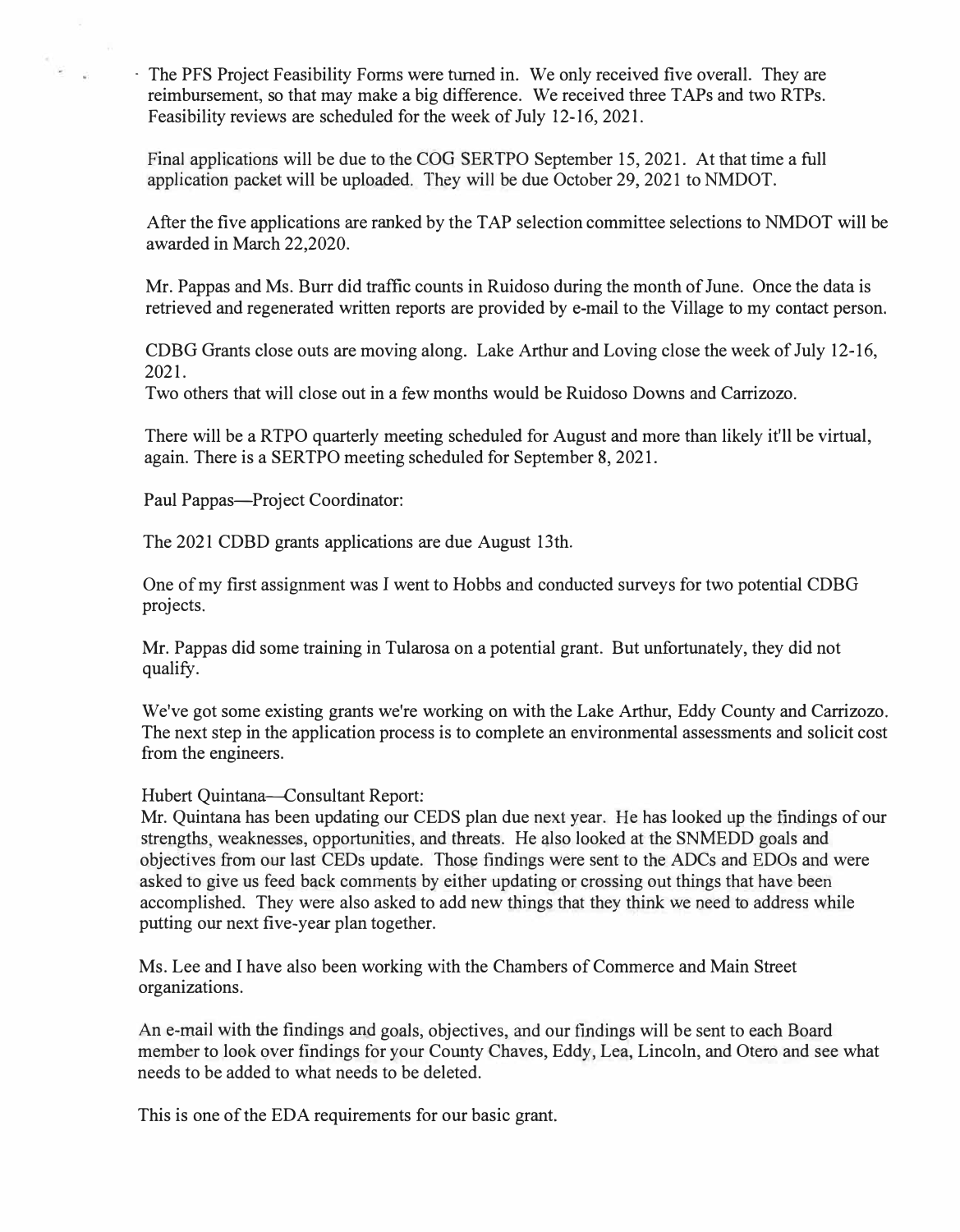Another item is the Fiscal Federal Recovery Fund (FFRA) sponsored by the American Rescue Plan Act (ARPA). All the communities got some money. The counties got the money directly from the state, or directly through the feds, and the municipal government had to fill out a form and receive funds from the State.

Some communities got as much as a \$1,000,000 and some got as little as \$25,000. It was free money from the impact that COVID-19 had on your community. It could be used to recover money that was lost from your gross receipts or for infrastructure projects that were started and waiting to be completed and were halted because of COVID.

This doesn't have to be paid back; it is a grant by your local government to be able to recover from COVID. The projects had to be undertaken after March 3, 2021, and before December 30, 2024.

The EDA, *BAA* Projects and CARES program for the City of Jal was initially going to develop broadband from Hobbs to Eunice then Jal. EDA ran out of money before the projects were funded. The project was put on a waiting list. Now EDA says they are ready and just waiting for the final notification.

We've expanded the program a little bit, so now we're going from Hobbs, Monument, Eunice, to Jal with the broadband expansion.

We were originally going to try to get about \$4.3 million but EDA has come out and said, the cost of materials is up as well as the cost of labor. With those changes they are going to allow us to increase the size of our application and the initial number because of the increase in cost.

Out of the region, we had 3 or 4 projects that we may be able to put together fairly quickly to try to get some of the EDA CARES ACT money.

Debi Lee-EDA CARES ACT Update: Ms. Lee is contracted under the Cares Act to develop a Recovery and Resilience Plan.

This first year we have concentrated on the impact the pandemic has had economically. We assembled an economic recovery team and recently met on April 8, and on June 17, 2021.

The most recent discussion was about the American Rescue Plan. The state of New Mexico has hired Jennifer Myers as the State Recovery Coordinator and will work with all of the regional coordinators to help access information and funding.

The ERT also heard from Tiffany Roth who reported at the last SNMEDD Board meeting on April 9, 2021. She informed us of the recommendation to combine the workforce boards into two boards; an Urban Board and a Rural Board. She reported that the governor is asking for more information, and it looks like the process is going to take longer than expected, possibly 1 to 2 more years. They did rename it to be the Regional Designation Recommendation.

The ERT has had great participation by ENMU Presidents reporting on New Mexico Higher Education Department is planning their statewide opening of campuses. This is a critical component to the recovery in southeast New Mexico.

Hubert mentioned that we did have a focus group meeting with the Chambers, EDO's and Main Street Organizations.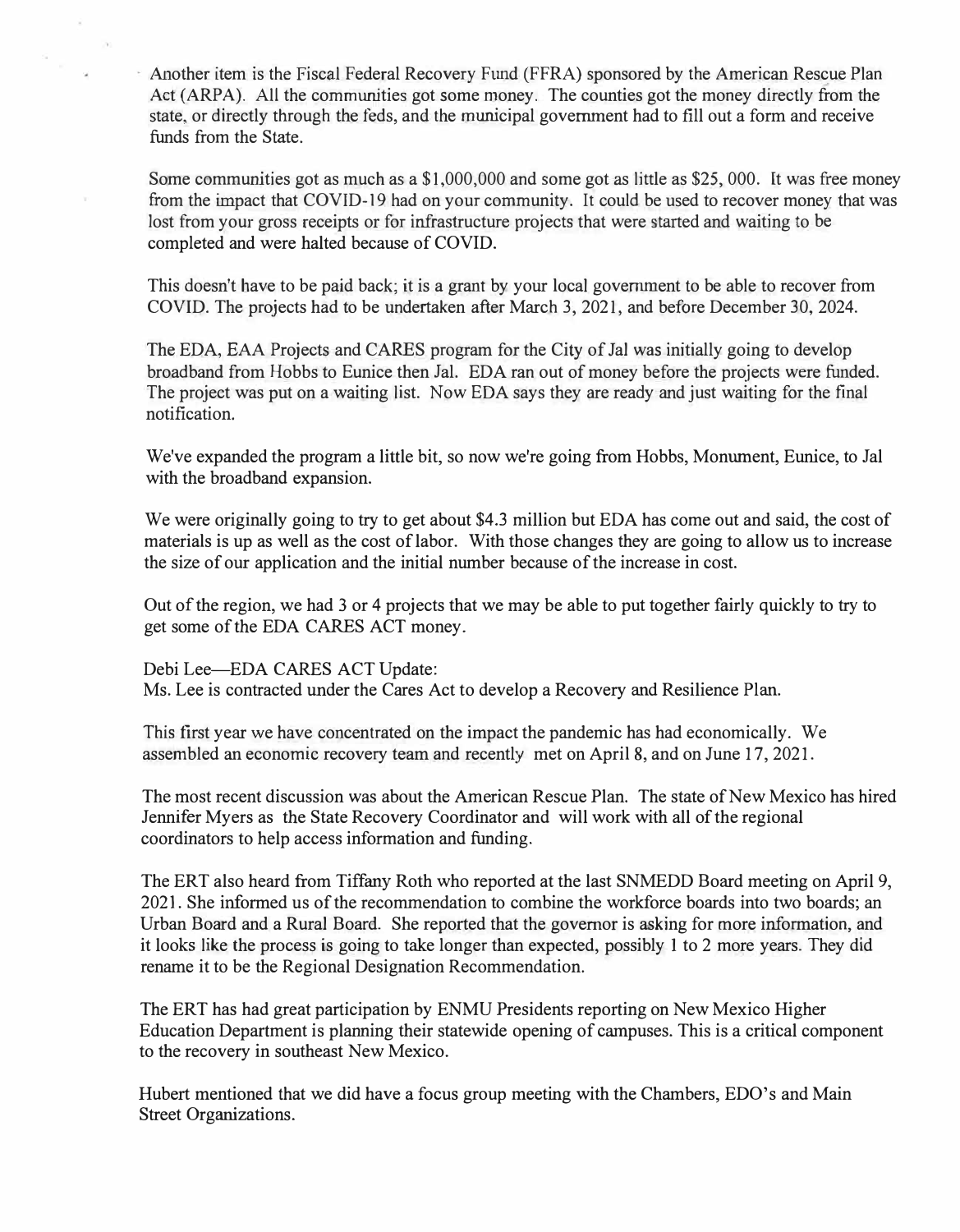$\cdot$  The current economic evaluation  $\setminus$  is on the website snmedd.com as COVID 19, One year later. Clearly, there has been an economic impact from the pandemic, our all across the nation and the evaluation reports the details.

The evaluation show that after one year, Retail is now the primary industry where a before the pandemic it was the oil and gas industry. This report references the gross receipts taxes paid by the various industries to NM Tax & Rev and local governments. The one year comparison in this evaluation shows that construction comes in second, and then oil and gas comes in third, with food, and accommodations coming in fourth. This evaluation also reports that come communities are recovering faster and have actually gained revenues after one year.

This evaluation is available, and if you have any questions about it, please feel free to call Debi Lee.

I also provided you unemployment numbers. The one area that's coming back the fastest is in the entertainment and even though it's a very small industry, it's coming back strong.

My board report also talks about the the industrial cluster analysis, which is the Purdue study and our next steps to hold focus group meetings. It's our next steps for this next year, which will be the last year of this plan, is to really focus on resilience. We know that in the first year, there was an economic impact, and we know that recovery is happening because of the gross receipts taxes that are coming in.

In order to go forward to sustain a long-term resilience, we need to develop a plan that actually looks at industries and, and opportunities, growth and some of the things that Dr. Patrick pointed out so clearly in his presentation earlier.

This recovery and resilience plan is going to be a road map for you and each of your communities. This plan will help guide you and drive the economic recovery, and allow you to have a long term, resilience, and sustainable economy, and so, my plea to you today is to get involved with us. We're going to need you.

You are invited to participate in these industry focus groups and we will be contacting you to see if you have an interest in being in any of them, or have someone you can recommend.

Once we complete our five focus group meetings, and we'll have a big group meeting, where we definitely need to have our community leaders attend and participate.

If you can participate with us along the way, you'll be that much further ahead in understanding how our recommendations are coming together to help you implement the recovery plan.

The intent is to help provide you this roadmap that will guide you with a stronger and more economic community.

13. Announcements and Information Sharing:

The change to the New Mexico Department of Workforce Solutions went into effect on June 22nd.

That means that for the elected officials board that oversees the Eastern Area Workforce Board, county commissioners will need to designate a representative for the voting board. The Workforce Board will be contacting everybody, probably in the next month, to 45 days, to ask each of the counties to designate an elected official, that will be their assigned representative to our

board.

 $\omega$  .